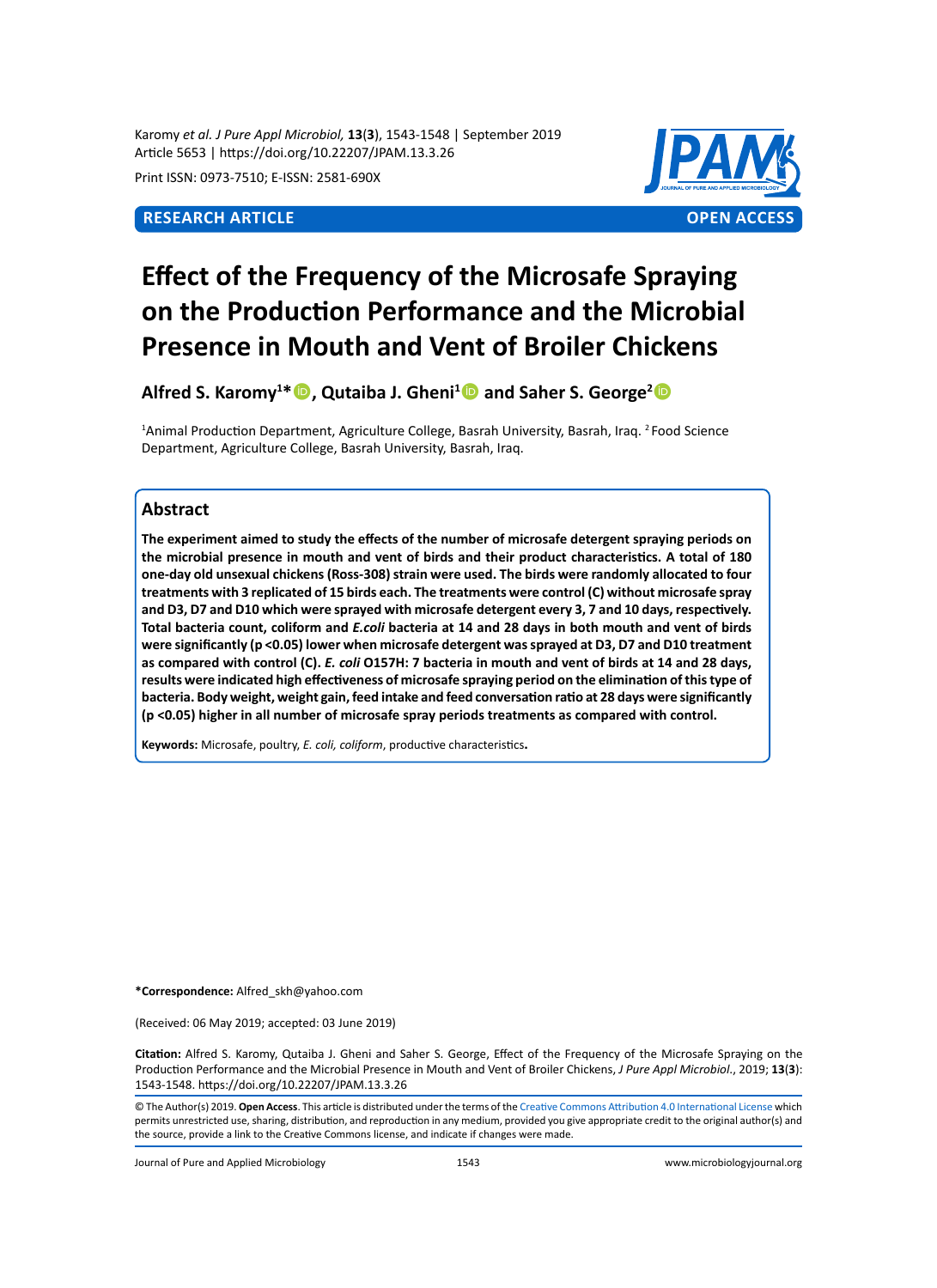#### **INTRODUCTION**

Poultry is one of the most important industries in the world. It participates in the production of 7.6 billion tons of poultry meat in a year (Allen and Fetterer, 2002). The development of this industry faces many determinants, including field conditions and new of modern breeding (Conway and McKenzie, 2007). Poultry diseases are one of the most challenges faced by breeders, which cause large economic losses due to a large number of mortality, low production and high economic cost of, vaccines and veterinary medicines (Simon, 2005).

 Burbarelli *et al*., (2015) used both glutaraldehydes at 250 g/L and formaldehyde at 185 g / L at 0.5 % in water for sterilization of halls and breeding tools the result was that both were effective for killing microbes. Samaha *et al*., (2013) compared the use of 4 commercial sterilizers: ammonia hydroxide at 0.5% and 2.5% concentration, phenol concentrations (5, 10 and 20%) and Eco. Bio product with a concentration of 5, 10 and 20%, Results showed that phenol at 10% concentration for 24 hours had the best. Payne *et al*. (2005) evaluated using sterilizers for floor sterilization and hallway equipment, the treatments consisted of 4 different disinfectants, which included a phenolic compound, a quaternary ammonium compound, a nascent oxygen compound, a compound that contained potassium peroxymonosulfate and sodium chloride as the active ingredients, and a control. Each disinfectant was prepared according to the manufacturers' recommendations using distilled water. He noticed that the first three compounds led to a significant reduction in the incidence of salmonella and decrease in the number of air bacteria, the absence of unwanted odors and some of them cause sensitivity to the eyes and skin poison as well as could be used before and during rearing the birds in the farm.

Microsafe in terms of use during the presence of birds in the farm because it is nontoxic and without any side effects or allergic to the eyes and has no smell and the important thing is my potential Use it before and during the rearing chicks breeding because it consists of pure water oxidized by 99.97% (Super oxidized water). It is ready to be used without dilution or mixing with other non-toxic substances for humans and birds and has a significant effect on infection control and the spread of communicable diseases (Landa-Solis *et al*., 2005). Super-oxidized water (SOW) has been used as an effective sterilizer in hospitals (Schneider 2013). Sterilization of tools and medically equipment (Netson, 2000), as well as to reduce skin cancers (Sekiya *et al*., 1997). It was used as antimicrobial agent for salmonella (Rahman *et al.,* 2016). Microsafe is very effective in eliminating many viruses such as H5N1 and HIV HIV (Landa-Solis *et al*., 2005). Therefore, the present study aimed to demonstrate the effect of the number of periods spraying microsafe on the microbial presence in the mouth and the vent of the birds and their productive characteristics.

#### **MATERIALS AND METHODS**

The experiment was carried out in the poultry field of the Animal Production department for the period between 2/11/2017 to 29/11/2017. One hundred eighty one day old chickens distributed to 4 treatments with 3 replicates per treatment and 15 birds each. Chicks placed in floor cages, All administrative procedures were followed by sterilization, ventilation and suitable lighting, and fed on a ready-made feed containing 23% protein, 2850 Kcal energy / kg feed for starter and, 19% protein and 3170 Kcal / kg for finisher.

The treatments were as follows

1. C: control (without spraying Microsafe)

2- D3: Microsafe spraying every 3 days (9 times during the experiment)

3- D7: Microsafe spraying every 7 days (4 times during the experiment)

4- D10: Microsafe spraying every 10 days (2 times during the experiment)

The microsafe was sprayed at 15 mL per replicate and 1 m high from the birds' using a special pump to convert it to a very fine spray. We took measurements of the body weight, the rate of weight gain, amount of feed consumed, food conversion efficiency, total number of bacteria, *coliform* and *E. coli*. By a special sterilizer at age 14 and 28 days.

Technique of Petri film was also detected by the presence of *E. coli* O157H: 7 through the use of latex.

# **Method of Petri film to estimate total count bacteria and** *E.Coli, Coliform*

The method of Petri film used for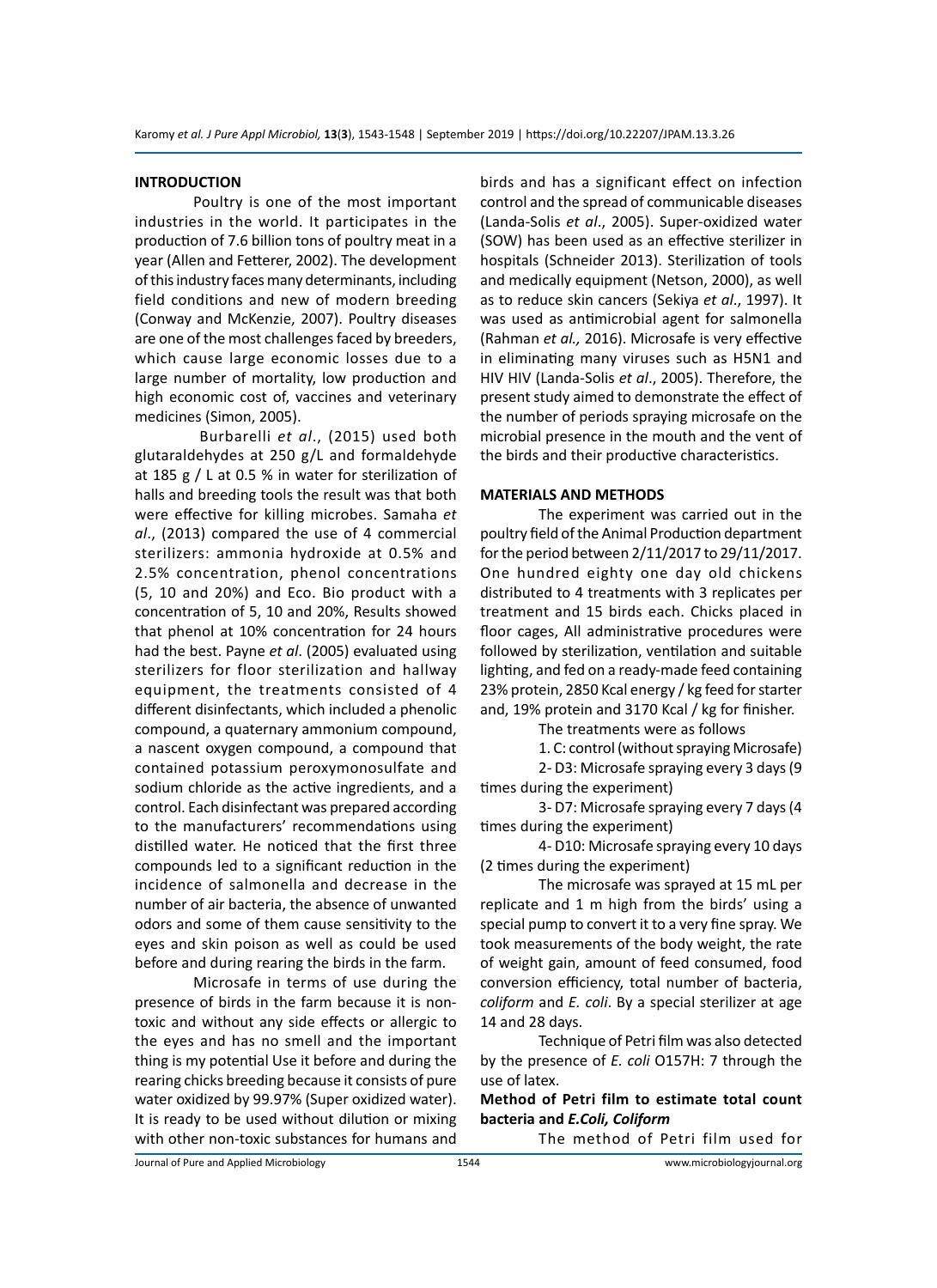counting bacterial number, which is characterized by high accuracy and showing shortening time as compared to conventional counting methods, the bacterial colonies of the red and blue developing on the segments of the Petri, some of them producing gas bubbles around their colonies has been fermented lactose sugar producing (Kanagawa *et al.,* 2018). It consists of a flat plate containing a circle divided into 20 small squares. One ml of dilution prepared for the implanting transferred by micropipette to the Petri film and left for a period to ensure equal spread. Then it incubated at a temperature of 37°C for 24 - 48 hours and then the colonies calculated (Blackburn and McCarthy 2000). The percentage of low total bacteria, *E. coli* and *Coliform* was calculated, according to Behrad *et al*. (2009). The differences between the averages were also tested using the least significant difference (L.S.D) using the SPSS (2013).

### **RESULTS AND DISCUSSION**

Different spraying microsafe periods at treatments D3, D7 and D10 resulted showed a significant (p<0.05) decrease in the mouth and Vent total bacteria, coliform and *E.coli* bacteria at 14 days compare without microsafe spraying treatment (control C) table 1. These treatments were decreased (-52.15, -52.15 and -52.98%) respectively for total bacteria count compared with the control treatment. But *coliform* and *E. coli*, bacteria were decreased by -100% lower in mouth samples birds.

The vent samples at the same age were decreased for total bacteria count, (-12.93, -15.25, -13.51) %, coliform bacteria (-13.38, -17.91 and -14.37) % and for *E.coli* (-14.68, -20.63 and -15.87) % in treatments D3, D7 and D10 respectively.

Table 2 was illustrated the mouth and vent total bacteria, coliform and *E. coli* bacteria count at 28 day. It was indicated that the mouth bacteria count decreasing significantly (p < 0.05) in D3, D7 and D10 as compared with the control, it observed that the decrease percentage were (-33.64, -33.64 and -24.38)% for total bacteria, whereas the decrease in *coliform* (-15.38, -31.81 and -15.58)% while *E. coli* was -100% lower in treatments D3, D7 and D10 respectively.

Microsafe spraying treatments as compared with control for birds vents indicated the total count, *coliform* were decreased significantly (p < 0.05) to (-14.52, -14.68 and -29.04)% for total bacteria respectively while the decreased for the number of *Coliform* bacteria (-19.42 and -37.14 and -9.71)% respectively and the *E.Coli* bacteria was decreased by (-20.0, -40.0 and -7)% for the spray microsafe treatments respectively in relation with control.

It is clear appearance in table 1 and 2 that the effect of period's microsafe spraying, indicated the decrease in total count, *Coliform* and *E.Coli* bacteria in mouth and vent birds at 14 and 28 days, this result were shown to be agreement with Landa-Solis *et al*. (2005). When using this sterilizer in US hospitals, the results were 100% effective against *E. coli, Staphylococcus aureus, Salmonella*

| <b>Treatments</b> | <b>Total Amount</b>          |                              | Coliform                     |                                         | E.coli                       |                              |  |
|-------------------|------------------------------|------------------------------|------------------------------|-----------------------------------------|------------------------------|------------------------------|--|
|                   | Vent                         | Mouth                        | Vent                         | Mouth                                   | Vent                         | Mouth                        |  |
| C                 | $5.18 \pm 0.01$ <sup>a</sup> | $4.18 \pm 0.01$ <sup>a</sup> | $5.08 \pm 0.02$ <sup>a</sup> | $4.00 \pm 0.02$ <sup>a</sup>            | $5.04 \pm 0.01$ <sup>a</sup> | $3.70 \pm 0.03$ <sup>a</sup> |  |
| D <sub>3</sub>    | $4.51 \pm 0.03^b$            | $2.00 \pm 0.02^b$            | $4.40 \pm 0.01^b$            | $0.00 \pm 0.00^{\circ}$                 | $4.30 \pm 0.03^b$            | $0.00 \pm 0.00^{\circ}$      |  |
| D7                | $4.39 \pm 0.02^b$            | $2.00 \pm 0.01^b$            | $4.17 \pm 0.02^b$            | $0.00 \pm 0.00^{\circ}$                 | $4.00 \pm 0.01^b$            | $0.00 \pm 0.00^{\circ}$      |  |
| D <sub>10</sub>   | $4.48 \pm 0.03^b$            | $1.84 \pm 0.02^b$            | $4.35 \pm 0.01^b$            | $0.00 \pm 0.00^{\circ}$                 | $4.24 \pm 0.03^b$            | $0.00 \pm 0.00^{\circ}$      |  |
|                   |                              |                              |                              | Average of decrease in bacteria numbers |                              |                              |  |
| C                 | 0                            | $\Omega$                     | 0                            | 0                                       | 0                            | 0                            |  |
| D <sub>3</sub>    | $-12.93$                     | $-52.15$                     | $-13.38$                     | $-100$                                  | $-14.68$                     | $-100$                       |  |
| D7                | $-15.25$                     | $-52.15$                     | $-17.91$                     | $-100$                                  | $-20.63$                     | $-100$                       |  |
| D <sub>10</sub>   | $-13.51$                     | $-55.98$                     | $-14.37$                     | $-100$                                  | $-15.87$                     | $-100$                       |  |

**Table 1.** Effects of microsafe spraying on average on bacteria counts in mouth and Vent of birds in 14 days ± SE (CFU/g)

Different letters between treatments in the same column mean significant p<0.05

**C:** control (without spray), **D3:** Spray Microsafe every 3 days, **D7:** Micro-sprayed every 7 days, **D10**: Micro-sprayed every 10 days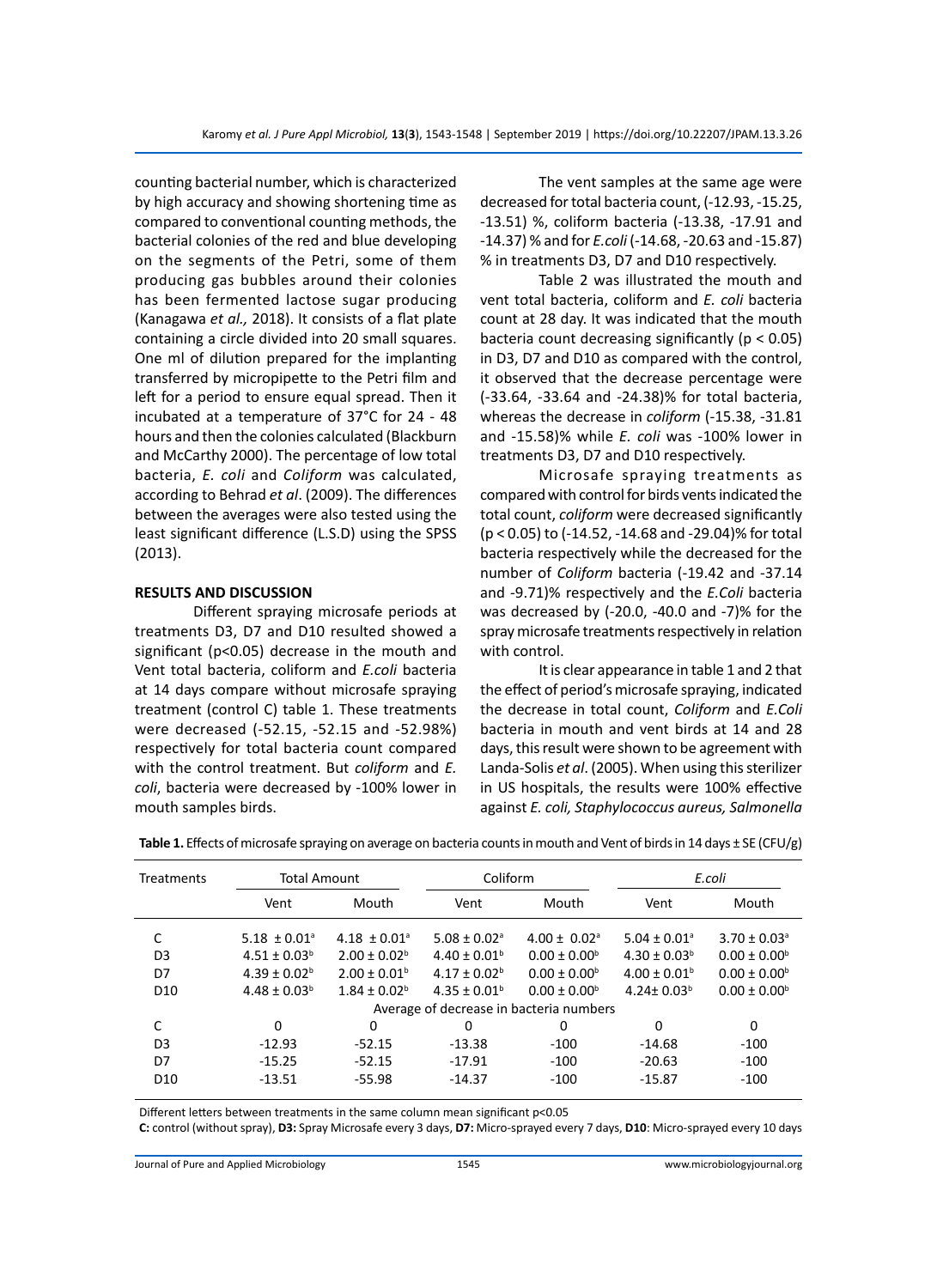Karomy *et al. J Pure Appl Microbiol,* **13**(**3**), 1543-1548 | September 2019 | https://doi.org/10.22207/JPAM.13.3.26

| <b>Treatments</b> | Total count                  |                              | Coliform                                |                              | E. coli                  |                              |
|-------------------|------------------------------|------------------------------|-----------------------------------------|------------------------------|--------------------------|------------------------------|
|                   | Vent                         | Mouth                        | Vent                                    | Mouth                        | Vent                     | Mouth                        |
| C                 | $6.06 \pm 0.04$ <sup>a</sup> | $6.48 \pm 0.02$ <sup>a</sup> | $5.25 \pm 0.04$ <sup>a</sup>            | $3.08 \pm 0.01$ <sup>a</sup> | 5.00 a $\pm$ 0.02        | $2.84 \pm 0.01$ <sup>a</sup> |
| D <sub>3</sub>    | $5.18 \pm 0.04^b$            | $4.30 \pm 0.02^b$            | $4.23 \pm 0.02^b$                       | $2.60 \pm 0.01^b$            | $4.00 \pm 0.01^b$        | $0.010^{6}$                  |
| D7                | $5.17 \pm 0.03^b$            | 4.30 $\pm$ 0.02 <sup>b</sup> | $3.30 \pm 0.02^b$                       | $2.10 \pm 0.01^b$            | 3.00 $\pm$ 0.02 $\rm{c}$ | $0.010^{6}$                  |
| D <sub>10</sub>   | $4.30 \pm 0.01^b$            | $4.90 \pm 0.03^b$            | $4.74 \pm 0.03^b$                       | $2.60 \pm 0.02^b$            | $4.65 \pm 0.03^{ab}$     | $0.0 \pm 0.00^{\rm b}$       |
|                   |                              |                              | Average of decrease in bacteria numbers |                              |                          |                              |
| C                 | 0                            | 0                            | 0                                       | 0                            | 0                        | 0                            |
| D <sub>3</sub>    | $-14.52$                     | $-33.64$                     | $-19.42$                                | -15.58                       | $-20$                    | $-100$                       |
| D7                | $-14.68$                     | $-33.64$                     | $-37.14$                                | $-31.81$                     | -40                      | $-100$                       |
| D <sub>10</sub>   | $-29.04$                     | $-24.38$                     | $-9.71$                                 | $-15.58$                     | $-7$                     | $-100$                       |

Table 2. Effects of micro save spraying on average on bacteria counts in mouth and Vent of birds in 28 days ± SE (CFU/g)

Different letters between treatments in the same column mean significant p<0.05

**C:** control (without spray), **D3**: Spray Microsafe every 3 days, **D7**: Micro-sprayed every 7 days, **D10**: Micro-sprayed every 10 days.

and other pathogenic bacteria. Microsafe have the ability to perform a wide spectrum action to eliminate pathogenic bacteria (Tanaka *et al*., 1996; Schneider 2013 and Nakano *et al*., 2015), as well as those agreed with Horiba *et al*. (1999) which showed a significant decrease ( $p < 0.01$ ) in the number of pathogenic bacteria as a result of the use microsafe sterilization technique as compared with the solution of iodine in the feet of people suffer from foot ulcers due to diabetes, which reduced the time of healing wounds for these patients. The microsafe is 99.97% oxidative water reduces the time of sterilization, toxicity and reduce the infections (Netson, 2000). It has the ability to kill single-celled microbes such as bacteria, viruses, and other microorganisms. Its function is to analyze it into high concentrations of positive H+ and other negative charges OH-. These charges are unstable and the walls of the bacteria

are single cell and viruses attract these ions because they have low concentrations of them, which make these ions to rush into the interior through their production of oxygen free radicals, Which are produced by the enzyme NADPH Oxidase These roots kill bacteria by penetration the walls of the cell and tearing and thus killing them with high efficiency (Horiba *et al*., 1999).

**Table 3.** Effects of microsafe spraying on present of *E coli* bacteria O157H:7 in mouth and Vent of birds in 14 & 28 days ± SE

| Treatments      | 14 days   |       | 28 days |       |  |
|-----------------|-----------|-------|---------|-------|--|
|                 | Vent      | Mouth | Vent    | mouth |  |
| C               | $\ddot{}$ | ٠     |         |       |  |
| D <sub>3</sub>  | +         |       |         |       |  |
| D7              | +         |       |         |       |  |
| D <sub>10</sub> |           |       |         |       |  |

**Table 4.** Effect of microsafe spraying on the average live body weight and body weight gain (gm) of broiler chickens ± SE

| <b>Treatments</b> | Weight gain     |                 |                                | Body weight     |                 |                              |  |
|-------------------|-----------------|-----------------|--------------------------------|-----------------|-----------------|------------------------------|--|
|                   |                 | 14              | 28                             |                 | 14              | 28                           |  |
| C                 | $164.5 \pm 2.4$ | $415.5 \pm 5.2$ | $1403 \pm 18.2$ <sup>b</sup>   | $126.5 \pm 2.4$ | $250.5 \pm 5.1$ | 988±17.8 <sup>b</sup>        |  |
| D3                | $165 \pm 3.1$   | $426.5 \pm 6.1$ | $1547 \pm 20.3$ <sup>a</sup>   | $127.5 \pm 3.1$ | $261 \pm 5.9$   | $1121 \pm 19.2$ <sup>a</sup> |  |
| D7                | $166 \pm 2.5$   | $430 \pm 4.5$   | $1525 + 14.1a$                 | $127.5 \pm 2.5$ | $264.5 \pm 4.3$ | 1095.5± 14 <sup>ab</sup>     |  |
| D <sub>10</sub>   | $165.5 \pm 2.0$ | $430.5 \pm 4.3$ | $1542.5 \pm 17.8$ <sup>a</sup> | $127.5 \pm 2.0$ | $265.5 \pm 4.1$ | $1112 \pm 17.5$ <sup>a</sup> |  |

Different letters between treatments in the same column mean significant p<0.05

**C:** control (without spray), **D3**: Spray Microsafe every 3 days, **D7**: Micro-sprayed every 7 days, **D10**: Micro-sprayed every 10 days.

Journal of Pure and Applied Microbiology

Age (days)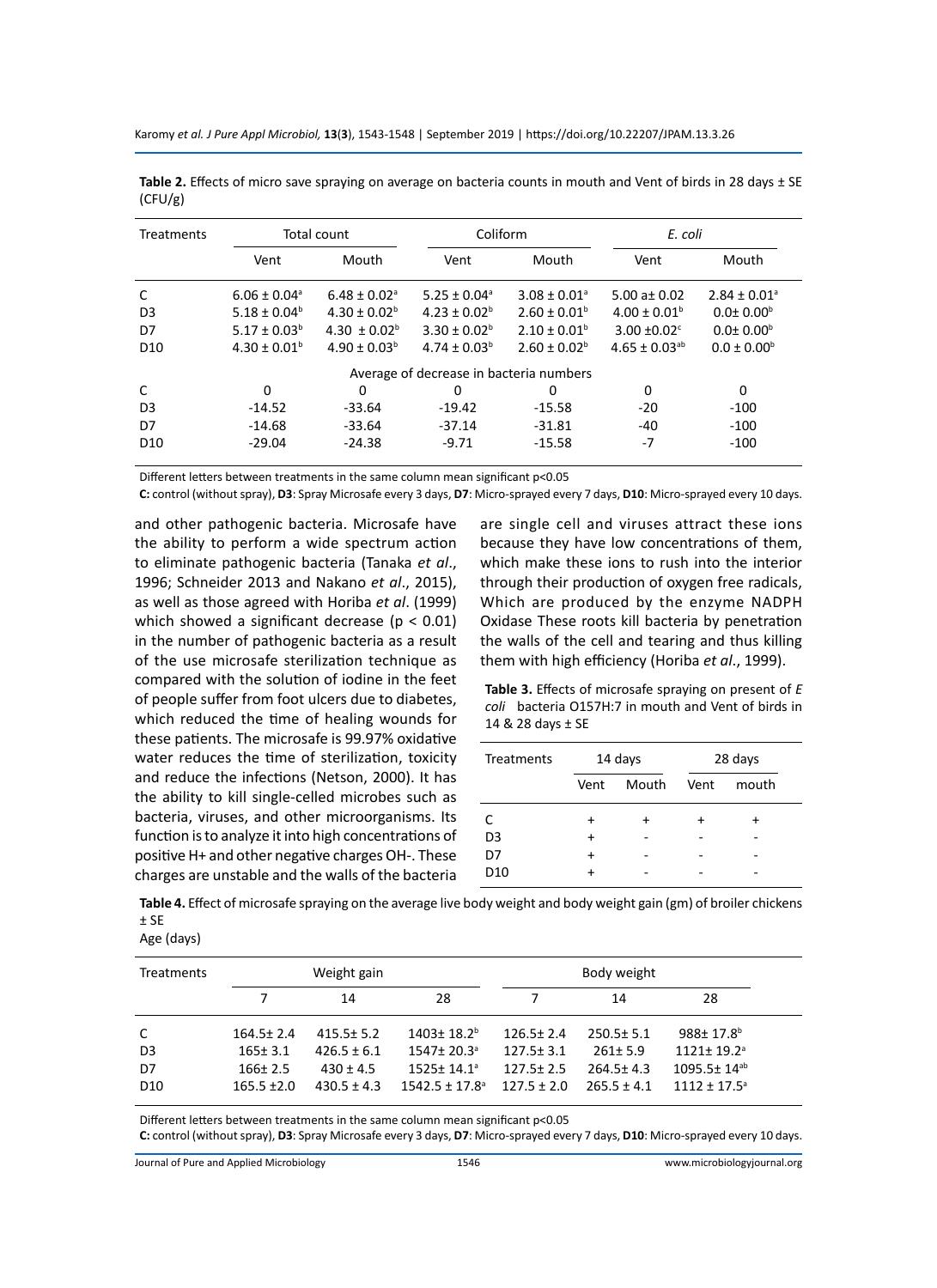Table 3 was indicated the effect of microsafe spraying on the presence of *E. coli* O157H: 7 bacteria in the mouth and Vent of the birds at the age of 14 and 28 days. It was showed high effectiveness of microsafe in the elimination of this type of bacteria, which are found naturally in bird feces but are not Active and became active with a decrease in bird immunity such as infection with viral diseases, Morita *et al*. (2000) refer to that the microsafe has a high effectiveness in reducing the effectiveness of viruses such as HIV-1, which affects humans by affecting the effectiveness of the surface protein hepatitis B virus.

Table 4 showed the effect of microsafe spraying during certain periods on body weight, weight gain rates at 7, 14 and 28 days. It's showed no significant differences during the 7 and 14 days' periods. while showed significant effects at 28 days, as compare with control but no significant change appears between treatments (D3, D7 and D10) the body weight and the weight gain in these treatments become (1547, 1525, and 1542.5) g and (1121, 1095 and 1112 g) for respectively compare with Control when the body weight became (1403) g and weight gain (988) g.

Table (5) referred to the effect of microsafe spraying during different periods on average feed intake and feed conversion efficiency. It's showed no significant differences during the period 7 and 14 days of the age of birds in all treatments. The control treatment was showed significantly higher ( $p < 0.05$ ) in 28 days for feed intake which was 1922.5 g and Feed conversion coefficient 1.98 g feed/g body weight gain compare with spraying treatments where no different between them significantly and the amount of feed intake was (1836.6, 1868 and 1821 g) feed conversion coefficient (1.7 and 1.7 and 1.63) g/g for D3, D7 and D10 respectively. They were decreased significantly ( $p < 0.05$ ) for these treatments as compared with control.

**Table 5.** Effect of microsafe spraying on the average feed intake and feed conversion (g) of broiler chickens ± SE

| Average feed intake<br><b>Treatments</b> |               |    |    | Average feed conversion                                                                      |                     |                 |    |                                                                  |
|------------------------------------------|---------------|----|----|----------------------------------------------------------------------------------------------|---------------------|-----------------|----|------------------------------------------------------------------|
|                                          |               | 14 | 28 | accumulation                                                                                 |                     | 14              | 28 | accumullation                                                    |
| $\mathsf{C}$                             |               |    |    | $118.5 \pm 4.5$ $368.5 \pm 11.4$ $1922.5 \pm 21.1$ <sup>a</sup> $2409 \pm 12.3$ <sup>a</sup> | $0.90 \,  \pm 0.01$ | $1.39 \pm 0.08$ |    | $1.94 \pm 0.09^{\circ}$ $1.76 \pm 0.063^{\circ}$                 |
| D3                                       | $115.5 + 6.6$ |    |    | $350 \pm 16.2$ $1836.5 \pm 24.2$ <sup>b</sup> $2302 \pm 15.66$ <sup>b</sup> $0.92 \pm 0.02$  |                     |                 |    | $1.39 \pm 0.05$ $1.71 \pm 0.08^{\circ}$ $1.53 \pm 0.052^{\circ}$ |
| D7                                       | $117 + 3.9$   |    |    | $353.5 \pm 12.4$ $1868 \pm 18.6$ $2338.5 \pm 11.63$ $0.91 \pm 0.01$ $1.33 \pm 0.04$          |                     |                 |    | $1.73 + 0.07^b$ $1.57 + 0.045^b$                                 |
| D <sub>10</sub>                          | $116 + 2.8$   |    |    | $365.5 \pm 8.2$ $1821 \pm 15.9$ $2302.5 \pm 8.96$ $0.90 \pm 0.01$ $1.37 \pm 0.05$            |                     |                 |    | $1.63 + 0.06^{\circ}$ 1.53+0.042 <sup>b</sup>                    |

Different letters between treatments in the same column mean significant p<0.05.

**C** control (without spray), **D3**: Spray Microsafe every 3 days, **D7**: Micro-sprayed every 7 days, **D10**: Micro-sprayed every 10 days.

Present of bacteria, neither harmful or benefit naturally presence in the digestive tract of birds. These have a clear effect on the health of birds thus affect the various functions such as feeding, immunity and physiology status of birds (Kohl, 2012). The microsafe spraying treatments was indicated that decrease numbers of harmful bacteria will help beneficial bacteria to grow and multiply and thus improve the productive performance of birds as body weight and weight gain with an improvement in the feed conversion coefficient of birds. Ahmed *et al*., (2015) showed that the (*Bacillus* spp.) and Lactobacillus spp., which represent significant beneficial bacteria not affected when using Clo2 in percentage (0, 0.05 and 0.1%) as a sterilizer, The effect was clear on *Salmonella* and *E. coli* bacteria, which had a positive effect on production performance For birds. Microsafe spraying has a positive effect through reducing odors emitted from bird feces as it plays a role in eliminating the bacteria that produce these odors when they degrade animal waste (Zhu, 2000).

We conclude from the above that it was possible to use microsafe sprayer during the breeding period of the broiler chickens for several times to reduce the harmful effects of the infectious microbes and improve the environmental conditions of breeding as it a component of water 99.97%, which reflects positively the production values.

# **ACKNOWLEDGEMENT**

None.

## **CONFLICT OF INTEREST**

The authors declares that there is no conflict of interest.